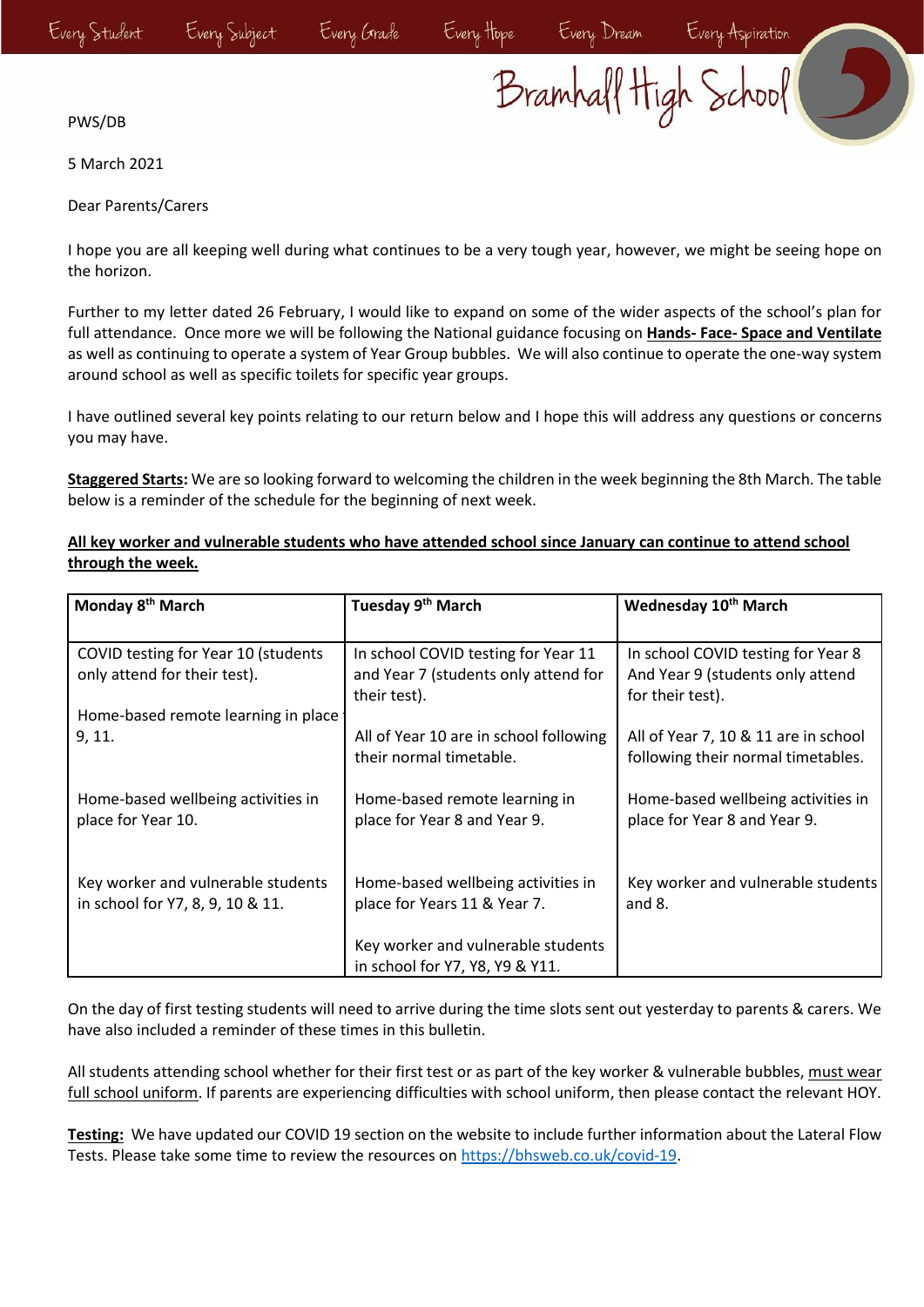**Catering:** The kitchens will be opening fully from 8th March. We are in discussions with the catering company about their offer following parental and pupil feedback on both quantity and quality. Our Breakfast Club provision will be available from 15<sup>th</sup> March in the Refectory for students arriving early to school.

**Uniform:** All pupils are expected to wear full school uniform whenever they are on the school site. I am aware that your child may have grown during lockdown and you may need new shoes or other aspects of uniform, especially if they have shot up in height.

If there is an aspect of uniform we can help with, let us know. Any questions on uniform should be directed to the relevant Head of Year. You can also contact the local uniform shop Davensport on 0161 483 3005 for assistance with uniform.

Please ensure students arrive to adhering to our simple uniform expectations:

- Blazer
- School Tie.
- Appropriate Trousers no jeans.
- Appropriate Footwear no trainers.
- Appropriate school skirts no bodycon or rolled up and at a decent length.
- No Hoodies/black jumpers with a logo on them.
- Jewellery one pair of stud earrings. No rings, bracelets, or facial piercings.

Due to the requirement of ventilating classrooms students will be allowed to wear their coats in classrooms for extra warmth. This is only up until the Easter break.

Additionally, if students have taken this opportunity to colour their hair or have a hairstyle that would be inappropriate for school, they should rectify this before they return. Once again please contact the relevant HOY if you think this will be an issue for your child. The school rules on makeup and painted nails remain the same and we ask that students remove coloured nail polish and any false nails before they return.

**Behaviour Expectations:** All expectations remain the same. Students are expected to be polite and respectful and to demonstrate the characteristics of The Bramhall Way.

**Attendance:** School attendance is now expected unless a student has received a shielding letter as they are clinically extremely vulnerable, it is imperative that you advise us of this.

**Dropping off and picking up at school:** Please keep respectful distance from others at the start and end of school. In addition, please be aware that surrounding area of the school can become extremely congested. Can I advise parents and carers to stagger the collection of their children? The roads around the school are a lot quieter 5 to 10 minutes after the end of school.

**Visitors to site:** We want to avoid visitors on site as much as possible. Those who do have permission to enter site will need to abide by all our safety protocols. Parents are encouraged to communicate via phone or email.

**Equipment**: All children must bring their own equipment with them. Where staff do provide children with equipment, this will have been disinfected and/or not have been used for the previous 48 hours (72 hours in the case of plastic).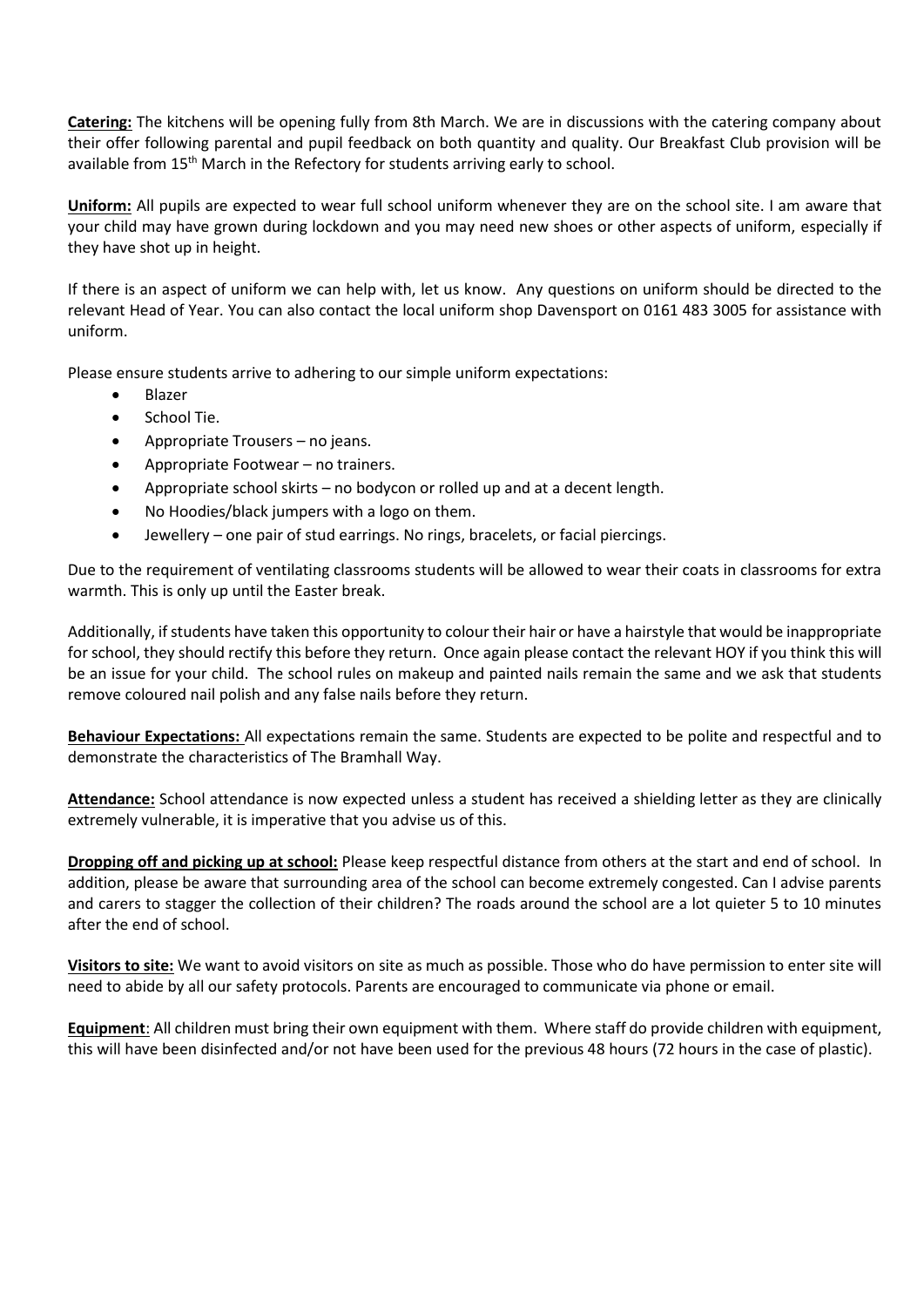**Mobile Phones:** Our rules regarding this have not changed – students can bring them to school, but they must be out of sight throughout the entire day or they will be confiscated. The only exception to this will be when students are using their mobile phone to register for their second and third Lateral Flow Tests during their Core Time.

**Return to normal school day**: We will continue to operate the staggered breaks and lunchtimes during the day. At the end students will be dismissed by year group from 2.55pm. In order to reintegrate students back into school and to facilitate the registration process for the LFD tests we will be extending morning Core Time by 15mins for the first week.

**Arrival to school:** Please ensure students arrive promptly through the correct entrance:

**Year 11:** To come into school via the Main Reception then go directly to your Core Tutor room.

**Year 10:** To come into school via the footpath leading into the Dome and then go directly to your Core Tutor room.

**Year 9:** To come into school via the Student Reception and through the left-hand doors and use the left-hand staircase then go directly to your Core Tutor room.

**Year 8:** To come into school via the main front area and follow the pathway down into the Dome and then go directly to your Core Tutor room.

**Year 7:** To come into school via the Student Reception using the right-hand side doors /stairway and go directly to your Core Tutor room.

**Face Coverings:** You will be aware that the Government is now strongly recommending the short-term use of face coverings in lessons as well as at social times and in corridors.

As an extra safety measure a student should be wearing their face masks when they enter or exit their classroom. Once settled and facing the front in a well-ventilated classroom a student can then remove their mask for a short period of time. This can only be done when any adult is 2m away. If a member of staff requests a student to put their mask back on again after an appropriate time, they should do this without question.

Overall, I have asked staff to be understanding regarding the wearing of coverings in lessons and recognise that if a child is uncomfortable or needs a break from wearing a mask, they can then remove them for short periods of time.

The exceptions to this are if students are eating or drinking inside the building or if they have a medical exemption. Students and staff will be allowed to remove the face covering when they are outdoors as long as they have safe distance from each other. Students will also be allowed to remove face coverings when taking part in PE. If you feel your child is exempt from wearing a face covering please email the relevant HOY.

Staff will also be wearing face coverings when they teach inside their classrooms. Teachers may remove their masks inside the classroom to teach as long as they remain socially distanced from the students at all times. Staff and pupils have been operating in classrooms with face coverings on since January already.

**Transport and School Buses:** I understand that all school buses will be running as normal from the 8th March. For those that use private taxis or private buses, please ensure you check with your provider. If pupils are symptomatic or test positive, they will not be able to use school transport. Face coverings must be worn unless there is a medical exemption.

**Work at Home:** We will now return to a system where some students may have to self-isolate at home. Teaching staff will continue to provide a remote version of the work covered by the rest of the class in school. Please note that staff are teaching face-to-face lessons and therefore will be unable to deliver 'live' MS Teams sessions for those students working at home. The 'live' MS Teams sessions will come to an end on Friday 5 March. All remote work will be available under the 'Posts' section of MS Teams, including any attached resources. This may also include links to online resources such as Oak National Academy. Each piece of work will be clearly labelled as 'Work from Home' and only students self-isolating are required to complete this.